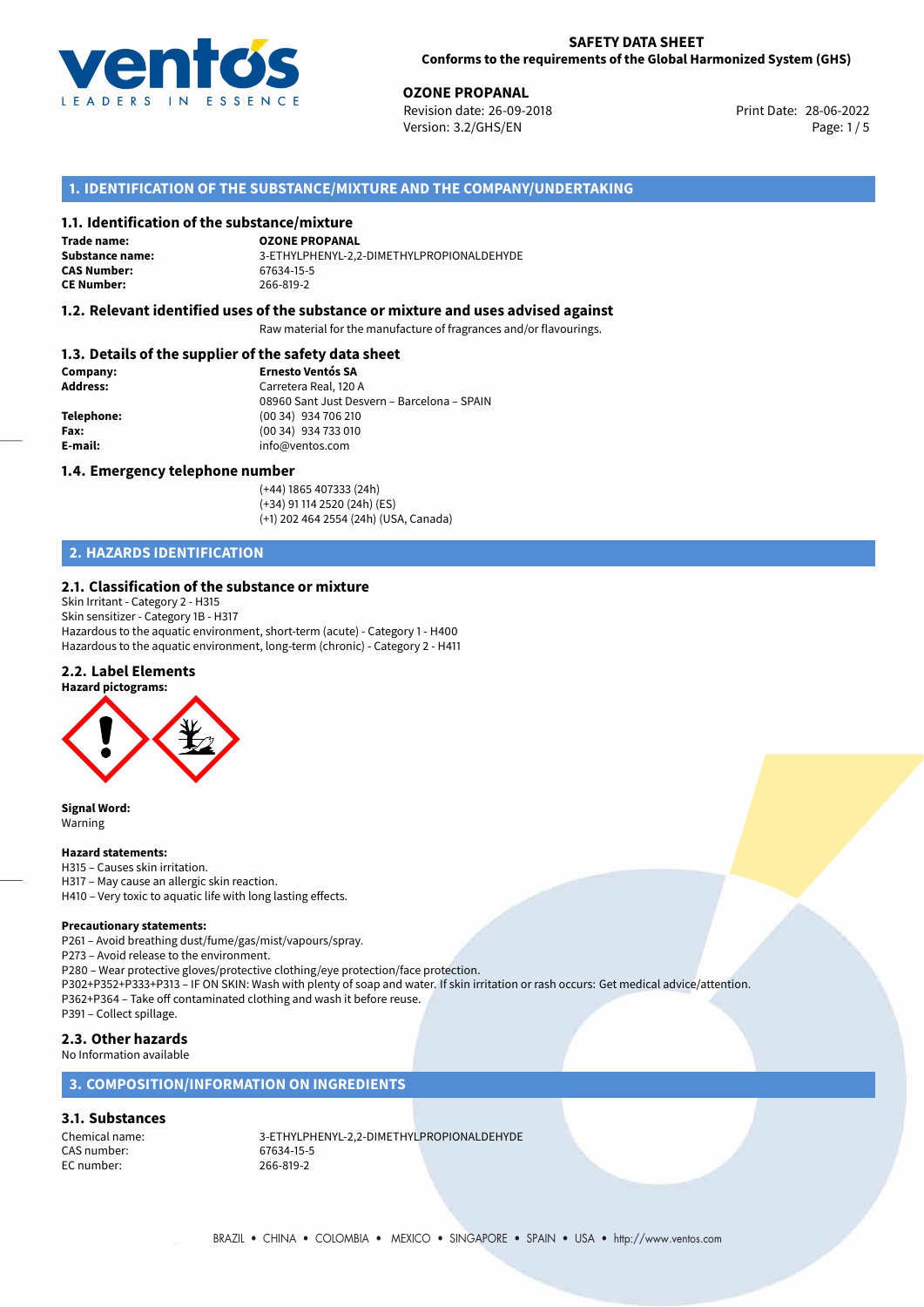

## **SAFETY DATA SHEET Conforms to the requirements of the Global Harmonized System (GHS)**

**OZONE PROPANAL**<br>
Revision date: 26-09-2018 **Print Date: 28-06-2022** Version: 3.2/GHS/EN Page: 2 / 5

## **Hazardous constituents:**

| <b>Chemical Name</b>                            | % (w/w) | <b>CAS No</b><br><b>EC No</b> | <b>Classification according to GHS</b>                                                                                                                                                                                                     |
|-------------------------------------------------|---------|-------------------------------|--------------------------------------------------------------------------------------------------------------------------------------------------------------------------------------------------------------------------------------------|
| 3-ETHYLPHENYL-2,2-<br>  DIMETHYLPROPIONALDEHYDE | >50     |                               | Skin Irritant - Category 2 - H315<br>Skin sensitizer - Category 1B - H317<br>Hazardous to the aquatic environment, short-term (acute) - Category 1 - H400<br>Hazardous to the aquatic environment, long-term (chronic) - Category 2 - H411 |

[See the full text of the hazard statements in section 16.](#page-4-0)

# **3.2. Mixtures**

Not applicable.

# **4. FIRST-AID MEASURES**

## **4.1. Description of necessary first aid measures**

| Ingestion:    | Rinse mouth with water.<br>Obtain medical advice.<br>Keep at rest. Do not induce vomiting.                                                           |
|---------------|------------------------------------------------------------------------------------------------------------------------------------------------------|
| Eye contact:  | In case of contact with eyes, rinse immediately with plenty of water for at least 15 minutes and seek medical advice.                                |
| Inhalation:   | Remove person to fresh air and keep at rest.<br>Seek immediate medical advice.                                                                       |
| Skin contact: | Take off immediately all contaminated clothing.<br>Thoroughly wash affected skin with soap and water.<br>Seek medical attention if symptoms persist. |

# **4.2. Most important symptoms and effects, both acute and delayed**

No information available.

# **4.3. Indication of any immediate medical attention and special treatment needed**

No information available.

## **5. FIRE-FIGHTING MEASURES**

## **5.1. Extinguishing Media**

Water spray, carbon dioxide, dry chemical powder or appropriate foam. For safety reasons do not use full water jet.

## **5.2. Special hazards arising from the substance or mixture**

Known or Anticipated Hazardous Products of Combustion: Emits toxic fumes under fire conditions.

## **5.3. Advice for firefighters**

High temperatures can lead to high pressures inside closed containers. Avoid inhalation of vapors that are created. Use appropriate respiratory protection. Do not allow spillage of fire to be poured into drains or watercourses. Wear self-contained breathing apparatus and protective clothing.

# **6. ACCIDENTAL RELEASE MEASURES**

## **6.1. Personal precautions, protective equipment and emergency procedures**

Evacuate surronding areas. Ensure adequate ventilation. Keep unnecessary and unprotected personnel from entering. Do not breathe vapor/spray. Avoid contact with skin and eyes. Information regarding personal protective measures: see section 8.

## **6.2. Environmental precautions**

To avoid possible contamination of the environment, do not discharge into any drains, surface waters or groundwaters.

## **6.3. Methods and materials for containment and cleaning up**

Cover with an inert, inorganic, non-combustible absorbent material (e.g. dry-lime, sand, soda ash). Place in covered containers using non-sparking tools and transport outdoors. Avoid open flames or sources of ignition (e.g. pilot lights on gas hot water heater). Ventilate area and wash spill site after material pickup is complete.

## **6.4. Reference to other sections**

Information regarding exposure controls, personal protection and disposal considerations can be found in sections 8 and 13.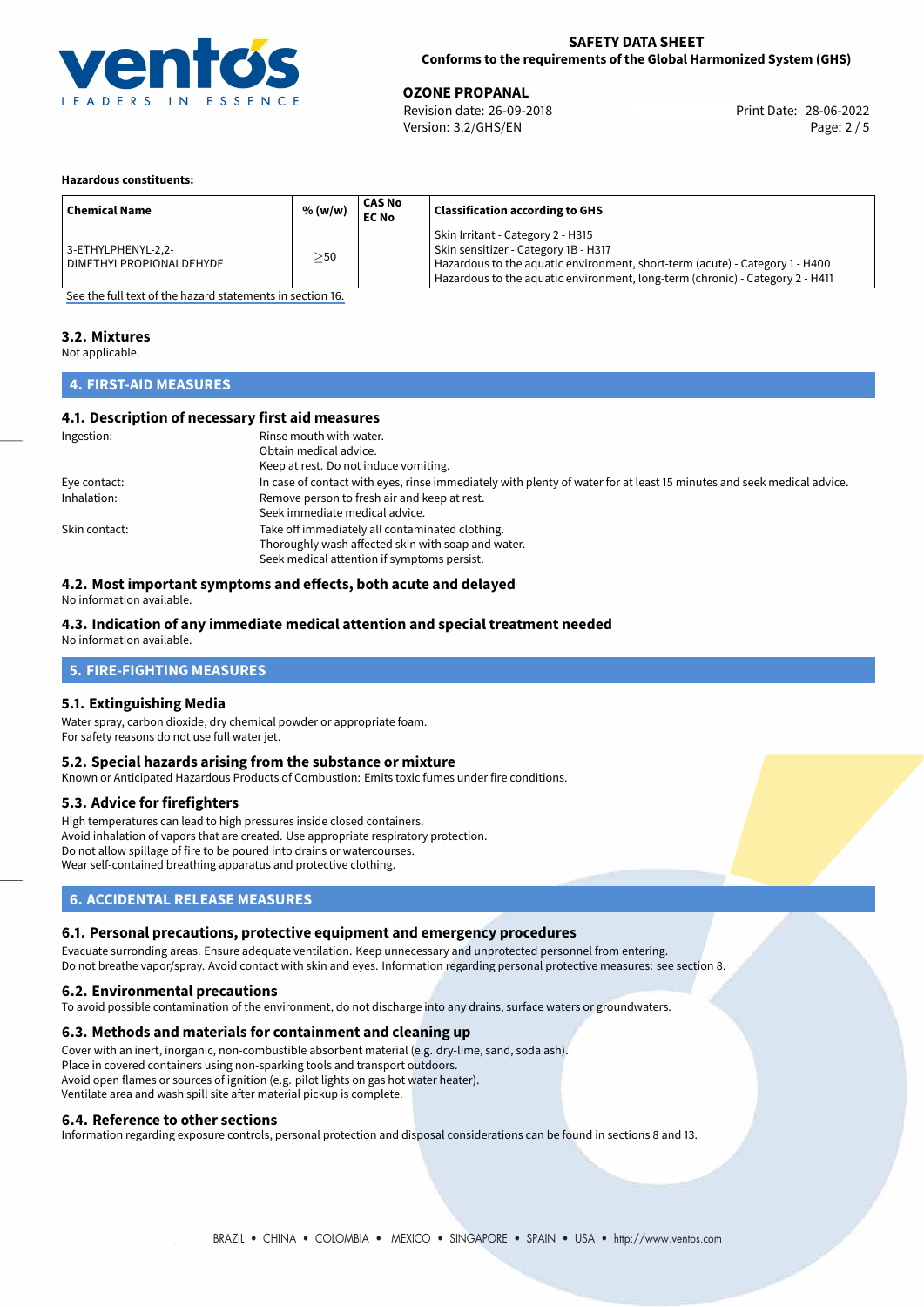

## **SAFETY DATA SHEET Conforms to the requirements of the Global Harmonized System (GHS)**

**OZONE PROPANAL**<br>
Revision date: 26-09-2018 **Print Date: 28-06-2022** Version: 3.2/GHS/EN Page: 3 / 5

# **7. HANDLING AND STORAGE**

## **7.1. Precautions for safe handling**

Do not store or handle this material near food or drinking water. Do not smoke. Avoid contact with the eyes, skin and clothing. Wear protective clothing and use glasses. Observe the rules of safety and hygiene at work. Keep in the original container or an alternative made from a compatible material.

# **7.2. Conditions for safe storage, including any incompatibilities**

Store in tightly closed and preferably full containers in a cool, dry and ventilated area, protected from light. Keep away from sources of ignition (e.g. hot surfaces, sparks, flame and static discharges). Keep away from incompatible materials (see section 10).

## **7.3. Specific end use(s)**

No information available.

## **8. EXPOSURE CONTROLS AND PERSONAL PROTECTION**

# **8.1. Control parameters**

Components with occupational exposure limits: None known.

## **8.2. Exposure controls**

Measures should be taken to prevent materials from being splashed into the body. Provide adequate ventilation, according to the conditions of use. Use a mechanical exhaust if required.

## **8.3. Individual protection measures, such as personal protective equipment**

| Eye/Face protection:             | Chemical safety goggles are recommended. Wash contaminated goggles before reuse.                                                            |
|----------------------------------|---------------------------------------------------------------------------------------------------------------------------------------------|
| Hand Protection:                 | Chemical-resistant gloves are recommended. Wash contaminated gloves before reuse.                                                           |
| Body protection:                 | Personal protective equipment for the body should be selected based on the task being performed and the risks<br>involved.                  |
| Respiratory Protection:          | In case of insufficient ventilation, use suitable respiratory equipment.                                                                    |
| Environmental exposure controls: | Emissions from ventilation or process equipment should be checked to ensure they comply with environmental<br>protection legislation.       |
|                                  | In some cases, filters or engineering modifications to the process equipment will be necessary to reduce emissions to<br>acceptable levels. |
|                                  |                                                                                                                                             |

# **9. PHYSICAL AND CHEMICAL PROPERTIES**

## **9.1. Information on basic physical and chemical properties**

| Appearance:                            | Liquid                           |
|----------------------------------------|----------------------------------|
| Colour:                                | Conforms to standard             |
| Odour:                                 | Conforms to standard             |
| Odour theshold:                        | Not determined                   |
| pH:                                    | Not determined                   |
| Melting point/freezing point:          | Not determined                   |
| Boling point/boiling range:            | Not determined                   |
| Flash point:                           | 100 °C                           |
| Evaporation rate:                      | Not determined                   |
| Flammability:                          | Not determined                   |
| Lower flammability/Explosive limit:    | Not determined                   |
| Upper flammability/Explosive limit:    | Not determined                   |
| Vapour pressure:                       | 0,008080 mm/Hg (25°C) (EST)      |
| Vapour Density:                        | Not determined                   |
| Density:                               | $0,948-0,958$ g/mL (20°C)        |
| Relative density:                      | $0,948 - 0,958(20^{\circ}C)$     |
| Water solubility:                      | 21,05 mg/L (25°C) IN WATER (EST) |
| Solubility in other solvents:          | SOLUBLE IN ETHANOL               |
| Partition coefficient n-octanol/water: | Not determined                   |
| Auto-ignition temperature:             | Not determined                   |
| Decomposition temperature:             | Not determined                   |
| Viscosity, dynamic:                    | Not determined                   |
| Viscosity, kinematic:                  | Not determined                   |
| Explosive properties:                  | Not determined                   |
| Oxidising properties:                  | Not determined                   |
|                                        |                                  |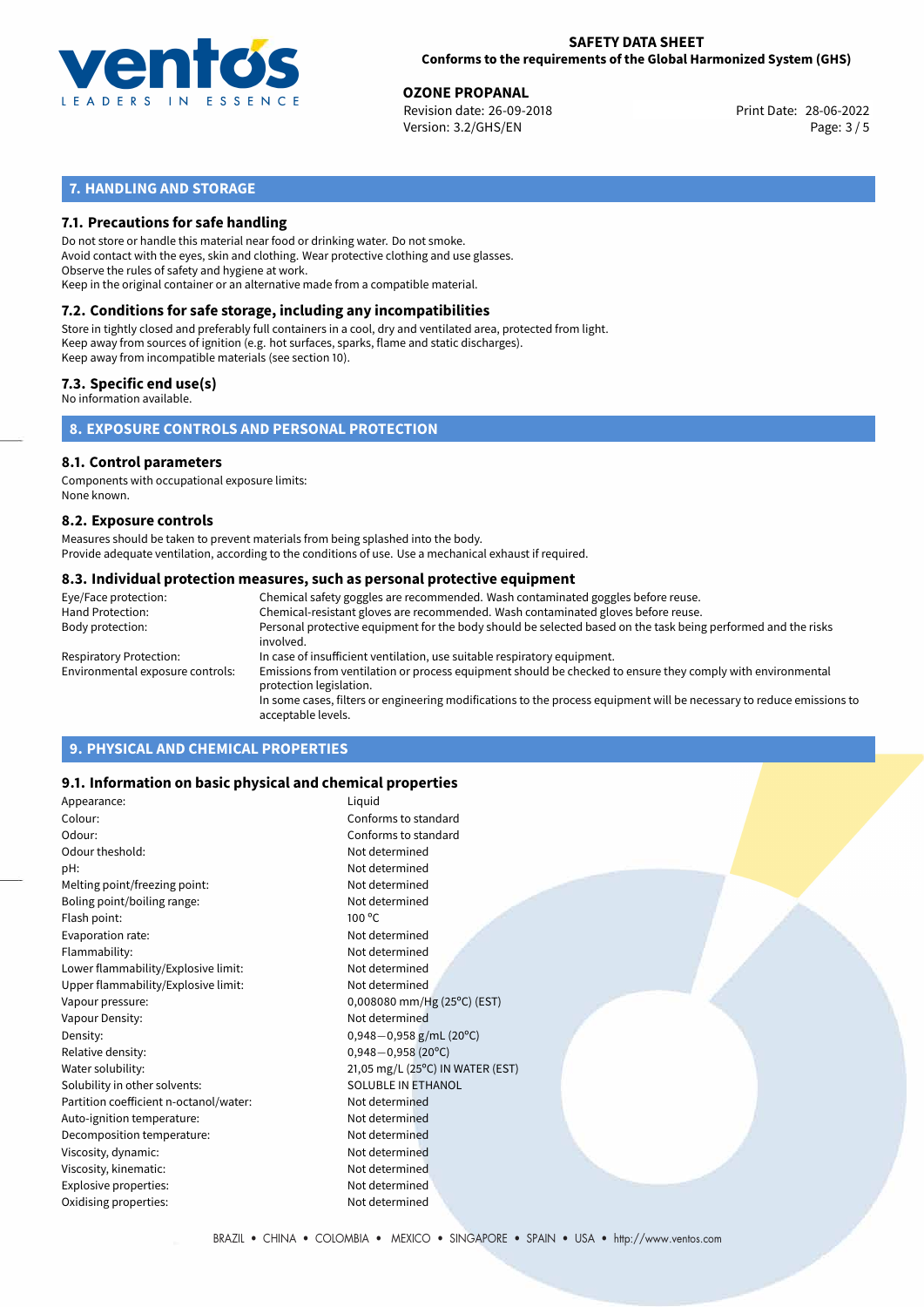

**OZONE PROPANAL**<br>
Revision date: 26-09-2018<br> **Print Date: 28-06-2022** Revision date: 26-09-2018 Version: 3.2/GHS/EN Page: 4 / 5

# **10. STABILITY AND REACTIVITY**

## **10.1. Reactivity**

No hazardous reactions if stored and handled as prescribed/indicated.

## **10.2. Chemical stability**

The product is stable if stored and handled as prescribed/indicated.

## **10.3. Possibility of hazardous reactions**

No hazardous reactions if stored and handled as prescribed/indicated.

## **10.4. Conditions to Avoid**

Conditions to Avoid: Excessive heat, flame or other ignition sources.

## **10.5. Incompatible materials**

Avoid contact with strong acids and bases and oxidizing agents.

## **10.6. Hazardous decomposition products**

During combustion may form carbon monoxide and unidentified organic compounds.

# **11. TOXICOLOGICAL INFORMATION**

| <b>Acute toxicity</b>                    | Based on the data available, the criteria for classification are not met. |
|------------------------------------------|---------------------------------------------------------------------------|
| <b>Skin corrosion/irritation</b>         | Causes skin irritation.                                                   |
| Serious eye damage/irritation            | Based on the data available, the criteria for classification are not met. |
| <b>Respiratory or skin sensitisation</b> | May cause an allergic skin reaction.                                      |
| <b>Germ cell mutagenicity</b>            | Based on the data available, the criteria for classification are not met. |
| Carcinogenicity                          | Based on the data available, the criteria for classification are not met. |
| <b>Reproductive toxicity</b>             | Based on the data available, the criteria for classification are not met. |
| <b>STOT-single exposure</b>              | Based on the data available, the criteria for classification are not met. |
| <b>STOT-repeated exposure</b>            | Based on the data available, the criteria for classification are not met. |
| <b>Aspiration hazard</b>                 | Based on the data available, the criteria for classification are not met. |

## **12. ECOLOGICAL INFORMATION**

## **12.1. Toxicity**

**Assessment:** Very toxic to aquatic life with long lasting effects. **Experimental/calculated data:** No information available.

## **12.2. Degradability**

No information available.

## **12.3. Bioaccumulative potential** No information available.

**12.4. Soil mobility** No information available.

# **12.5. Other adverse effects**

See also sections 6, 7, 13 and 15 Do not allow to get into waste water or waterways.

# **13. DISPOSAL CONSIDERATIONS**

## **13.1. Waste treatment methods**

Dispose of in accordance with national and local environmental regulations.